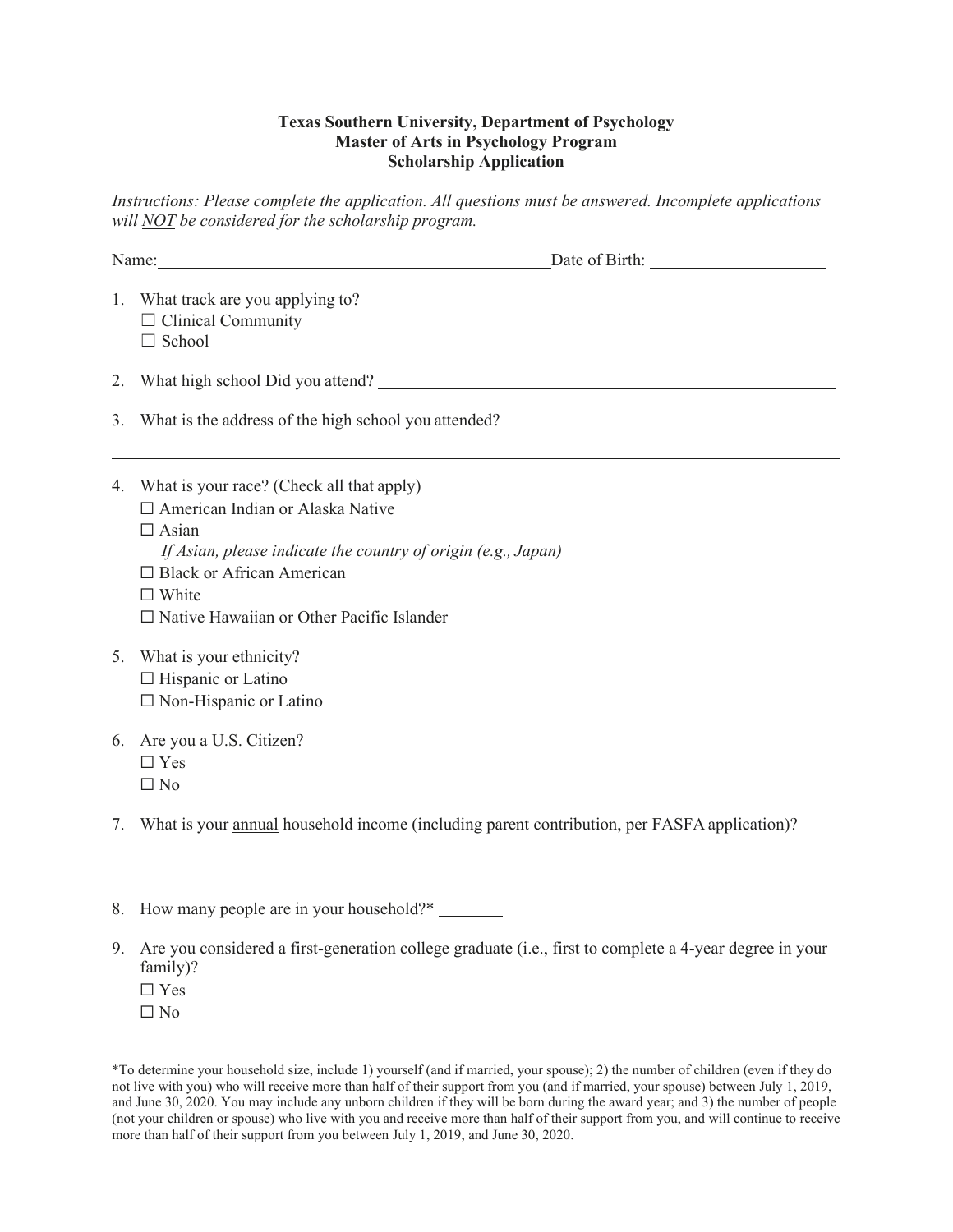- 10. What primary setting do you aspire to work in as a clinician in training?
	- □ Private Practice
	- □ Community Clinic
	- ☐ Primary Care/Medical Setting
	- ☐ Primary/Secondary School
	- ☐ University Counseling Center

## 11. What primary setting do you aspire to work in as a licensed clinician?

- □ Private Practice
- □ Community Clinic
- ☐ Primary Care/Medical Setting
- ☐ Primary/Secondary School
- ☐ University Counseling Center
- 12. What led to your decision to apply to this program?

13. What inspires you to be a mental health professional?

14A. What populations do you aspire to work with upon graduation?

<u> 1989 - Johann Stoff, amerikansk politiker (d. 1989)</u>

14B. Why do you aspire to work with these populations?

15A. What populations do you NOT want to work with upon graduation?